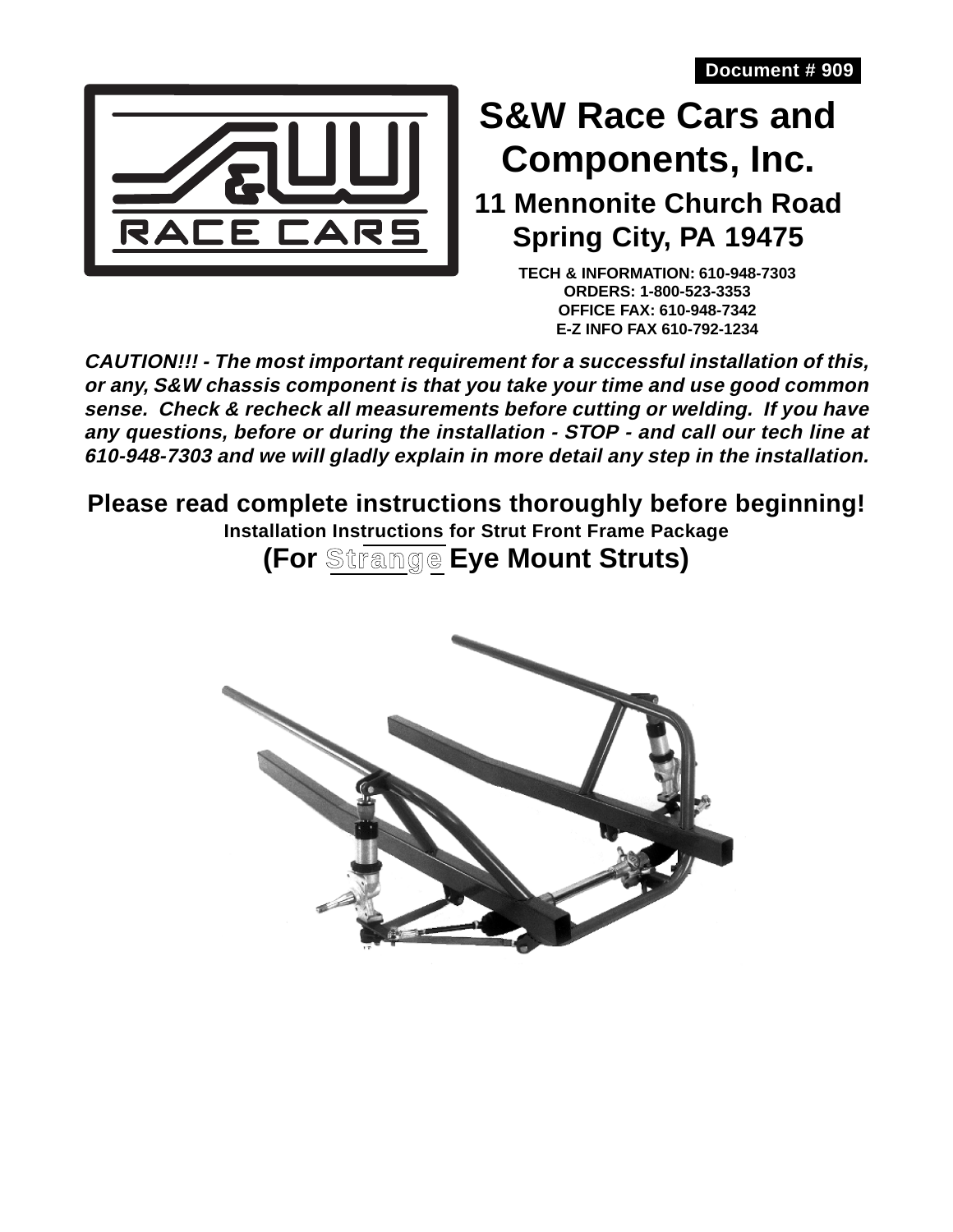### **Please read all instructions in full before beginning installation.**

# **Preparation:**

Installing S & W RACE CARS frame rails and front suspension into a clean car is a relatively easy job, although there are certain precautions that should be taken for your safety and to insure that the finished product is aligned properly. It is recommended that you wear eye protection during the removal of the stock floor, suspension and other components, and during welding and fabrication. Proper supports and jack stands must be used, not only for construction purposes (such as keeping the chassis level), but also for safety reasons. This work should be pERformed in a dry, well lit shop with a level or near-level floor.

While installing your frame rails and front suspension, remember that the quality of your workmanship will directly affect the ultimate strength of the entire race car structure. It is important that all areas to be welded are clean, free of oil, slag, paint, undercoating and of course rust.

Quality work requires the proper tools. Here is a list of some of the tools you will need.

- A. Common hand tools for removing the stock suspension components and car interior.
- B. Jack stands for supporting the car and new frame rails.
- C. Floor jack for raising the car, removing the frame section.
- D. Measuring tools 12' tape measure, level, inclinometer, plumb bob, string, builders square, large square felt tip pen or soap stone.
- E. Cleaning tools gasket scraper and wire brush to remove undercoating.
- F. Cutting tools oxyacetylene torches, hand-held reciprocating saw or rotary grinder with a cutting disc.
- G. Welding equipment a MIG welder is recommended. TIG welding is acceptable, but is unnecessary for this type of work.

#### **Warning: Effective Jan. 1, 1995 stick welding will be prohibited by NHRA. S&W Race Cars strongly suggests that these components not be stick welded!**

- 1) With all the stock components still in the car and the car sitting on the floor at ride height measure and record the wheel base .
- 2) Raise the car to a comfortable working height and level it from front to back and side to side. This can be done front to back by placing the level on the rocker panel. Leveling the car side to side by placing the level on the front crossmember and on a horizontal floor panel at the rear of the car.

**Note: from this step to the final step always be aware and maintain the car's level condition!**

- 3) With all the weight on the factory suspension, measure the ride height of the front spindle by measuring from the floor to the center line of the front spindles. **Note: if you would like the car to sit lower or higher, when you install the frame you can move the spindle centerline up or down as per your application.**
- 4) Install the front wheels and tires that will be used on your exhisting front suspension, then measure and record the front track width (the measurement from center to center of your tires).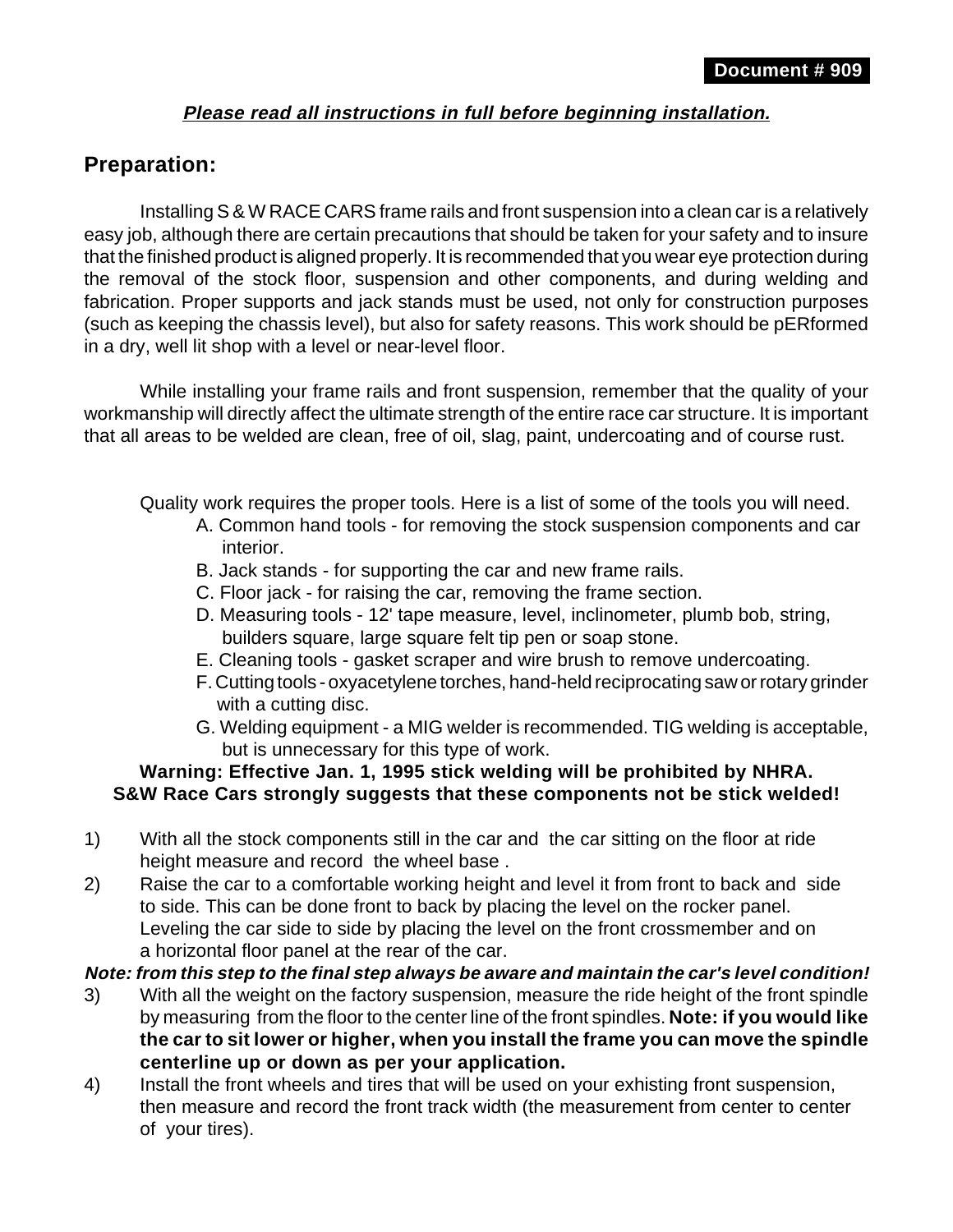5) In order to insure that your frame rails are centered in the car properly, you must find the chassis centerline (C/L). The chassis C/L is the midpoint line that runs the length of the car. To find the C/L , drop a plumb line from the same two points on the opposite side of the car to the shop floor and make a mark on the floor at these locations. Do this at the front and rear of the car, then measure half the distance between each set of plumb line marks on the floor. Each of these half distances can be connected and a straight line can be drawn on the floor running from front to back, which represents the center line of the car. It is a good idea to drop a plumb line to the C/Lon the ground and transfer it onto the car by punching marks on a few crossmembers. Now if you have to move the car or when you do future work, the C/L can be quickly re-established. The C/L can also be used for suspension alignment work.

# **Disassembly:**

- 6) Remove all existing front sheet metal (hood, fenders, grill, etc.) and front seats and carpet.
- 7) If your engine and transmission will stay in the same location measure and record the front to rear and side to side location. Then remove engine and transmission, fuel line, electrical wiring, battery, etc..
- 8) Determining the mounting and cut off location for your application:

**A) Unibody cars;** On these cars, the existing front suspension can usually be removed in one piece by unbolting the subframe from the body, then connect the front frame to the back frame by using 2" x 3" box tubing.

**B) Full frame car;** On these cars, so you can reduce the total weight of the car we recommend that you remove as much of the stock frame as possible and replace and connect the front frame with 2" x 3" box tubing.

**C) 2" x 3" box tube chassis;** On these cars, cut the rear frame so you can butt the front frame to the rear frame so it will place the front spindle at the correct wheelbase.

#### **Note: for some applications and rear frame rail widths and heights you may have to connect the front frame to the rear frame using out riggers or a dropped crossmember.** Remove front frame section as per your application.

9) Remove the stock floor and replace it with steel or aluminum floor panels. This step is recommended if you want to reduce the total weight of the car, but not necessary.

## **Assembly**:

- 10) Position each frame rail under the car aligning the crease in the frame rail with the front edge of the fire wall and the top of the frame rail with the spindle center line measurement that you found in step #3, see drawing #1. With the frame rail in position, mark and cut the rear portion of the new frame rails as needed for mounting them in the car for your application that you found in step #7.
- 11) Remove the frame rails and tack weld two scrap pieces of tubing between the frame rails, to position the frame rails 26" apart outside to outside and parallel to each other. **Note: these pieces of tubing are for set up only, so you should not fully weld them in place.**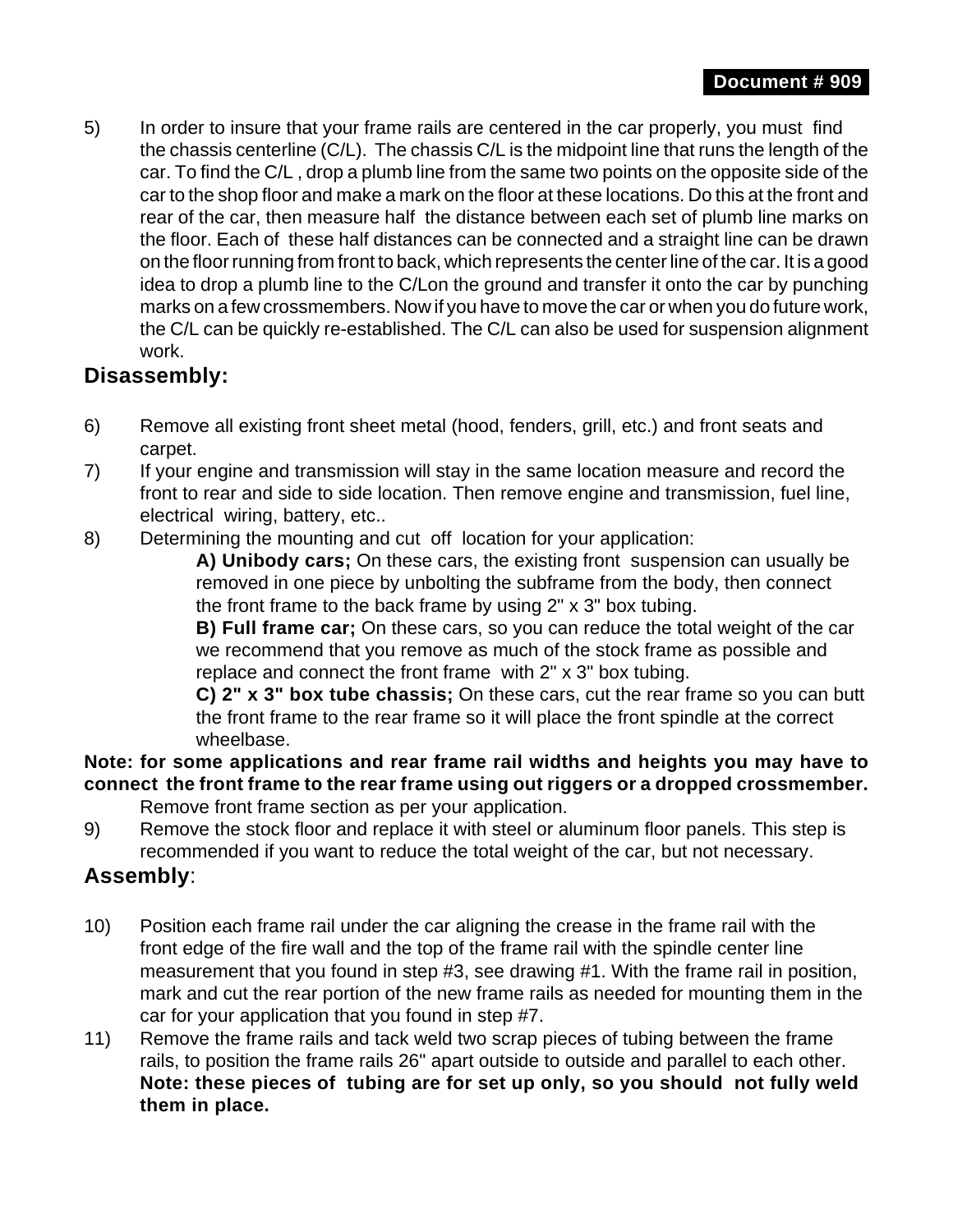- 12) Tack weld the new front frame rails in place to the back frame section. **Note: make sure the frame rails are supported with plenty of jack stands, so the frame rails will not move or drop during welding.**
- 13) Position the front edge of the crossmember 14 1/2" forward of the spindle centerline and tack weld it in place. **Note: the centerline of the spindle will be determined by the wheelbase of the car that you measured in step #1.**
- 14) Tack weld 2 pieces of 2"x 3" tube for outriggers, from the outer front frame rails to the rocker panels, at the front edge of the door jam.
- 15) Assemble the tube end and rod end of the front lower control arm (7/8" x .058cm tube) and install it to the front mounting brackets on the crossmember. **Note: tack weld the tube end only, do not finish weld at this time.**
- 16) With the lower ball joint installed on the strut, slide the strut onto the front lower control arm (do not weld yet). **Note: see your strut instructions for assembly of the lower ball joint to the strut and lower control arm.**
- 17) Assemble the tube end and rod end of the back lower control arm (1" x .058cm tube). **Note: tack weld the tube end only, do not finish weld at this time. I**nstall 2 of the frame mounting brackets and 4 half moons on the rod end (the brackets that have been cut off flat for square tube, not the brackets for round tube).
- 18) Slide the assembled back control arm onto the lower ball joint of the strut (do not weld yet). After the back control arm is in place on the ball joint, position it under the frame rail, keeping it in line with the spindle, if the spindle is pointing straight out. Tack weld the frame brackets to the under side of the frame.
- 19) Install 2 upper frame brackets and 4 half moons on the upper rod end of the strut (the frame brackets that are rounded on the end), securing them in place with a 2 1/4" x 1/2" bolt and nylock nut.

# **Align the center line of spindles with the top of the frame rails.**

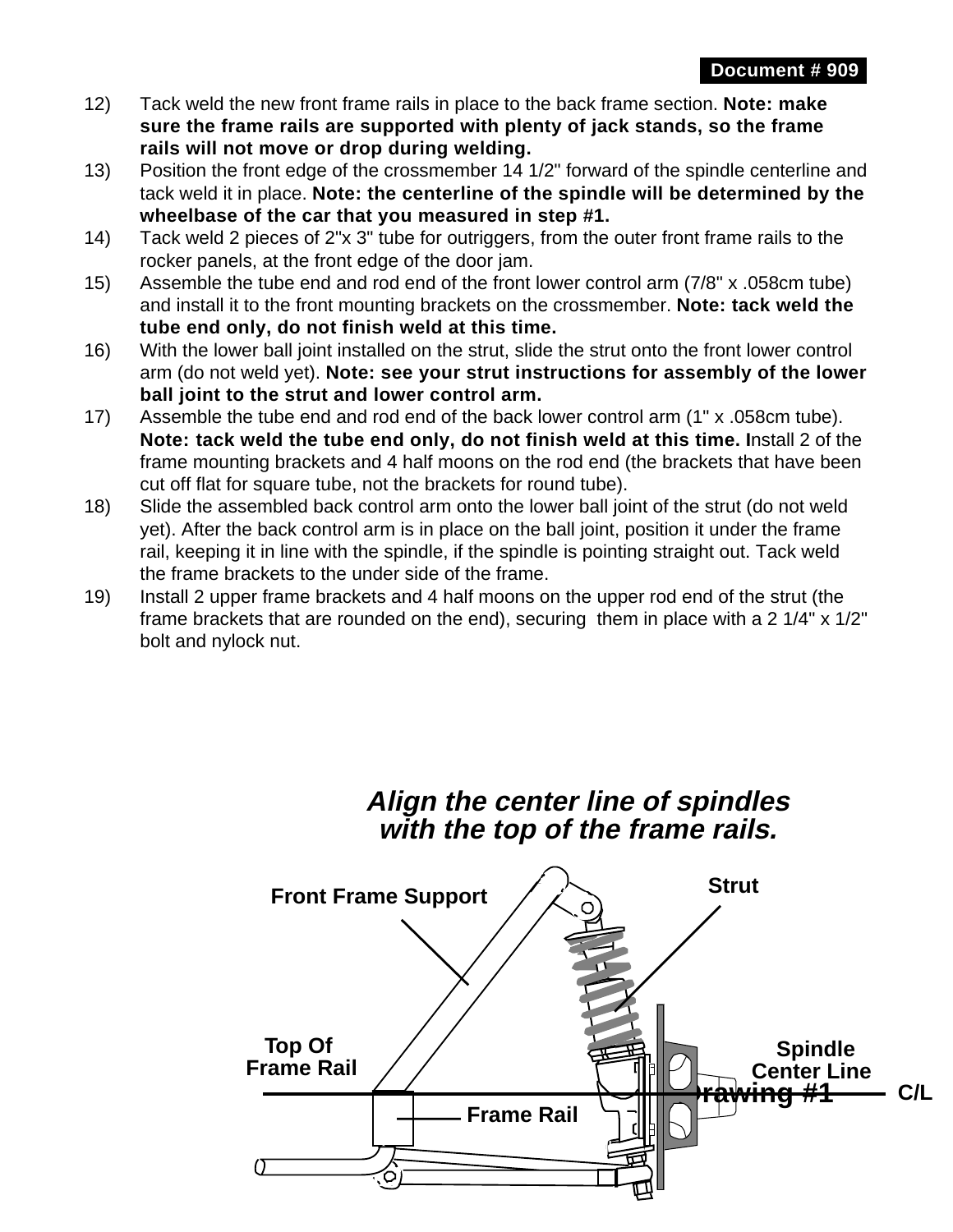

- 20) Assemble the wheel hub, studs and brake rotor on the strut. **Note: see strut instructions for assembly.**
- 21) Install the wheel and tire.
- 22) Repeat steps 15 to 21 for the opposite side of the car.
- 23) Position the strut so it has + or 1/2 degree of camber, **see drawing number 2.** Then measure your tracking width. Adjust your tracking width as per your application. **Note: refer to the measurement you found in step #4 for your tracking width, S & W Race Cars recommends that you set your tracking width about 2 or 3 inches narrower than the factory width, so when the suspension moves though it's travel or you lower the car, you have plenty of room to turn the wheels.**
- 24) Reposition the strut so it has  $+$  or  $-1/2$  degree of camber and set the caster at  $+5$  to  $+10$ degrees. **See drawings # 2 and 3.**
- 25) With the struts in position at the correct ride height, caster, camber and the shocks at the correct install height for your application, locate where the front frame supports will be, running from the roll cage through the fire wall to the front frame. Tack weld the front frame supports in place and the upper strut mounting brackets to the front frame supports.
- 26) Install the rack & pinion to the crossmember, mounting the splined shaft on the drivers side of the car. Secure the driver side with 2 bolts and nylock nuts, and the passenger side with a polyurethane bushed clamp with 2 bolts and nylock nuts.
- 27) Install the steering shafts with 2 rod ends and jam nuts installed on to each strut steering arm.
- 28) Move the front suspension and steering through it's travel, checking all clearances.
- 29) If all clearances are okay, remove the struts and steering components and finish welding all connecting points, lower control arms and supports for the front frame.